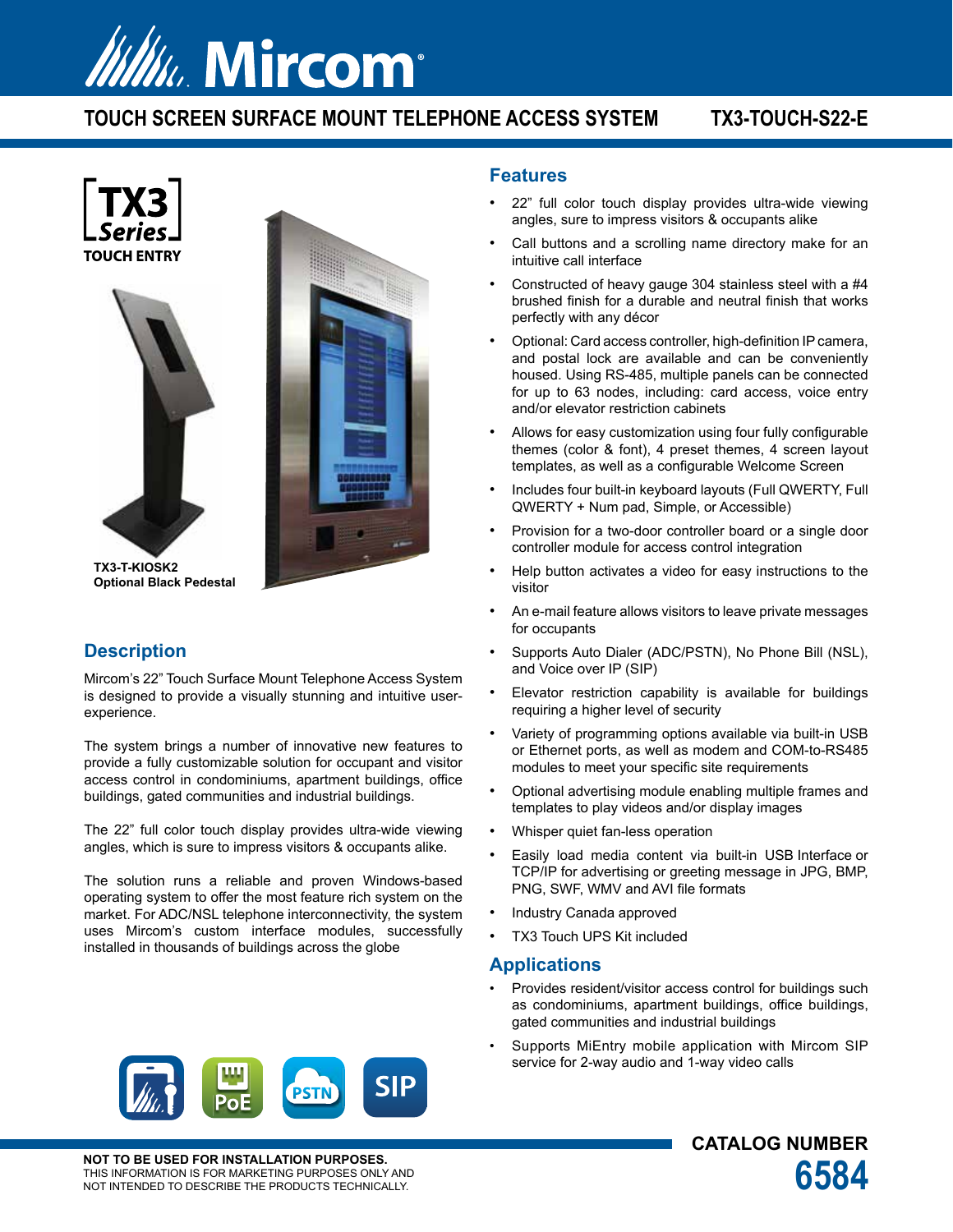# **Technical Specifications**

| <b>Dimensions</b>            | 34 1/8" H x 18" W x 4 1/16" D (866mm x 457mm x 102mm)                                                                |
|------------------------------|----------------------------------------------------------------------------------------------------------------------|
| Weight                       | 31.75 Kg (70 lbs.)                                                                                                   |
| <b>Computer</b>              | Intel Atom GENEBT05                                                                                                  |
| <b>Hard Drive</b>            | High performance CFast card comes standard with 32GB storage                                                         |
| <b>Power</b>                 | 24V DC/156 W - Switching Power Supply included. (TX3-PS24-5A)                                                        |
| Software                     | Windows 7 Embedded with Microsoft SQL Server Express Database for handling a large<br>number of resident information |
| <b>Operating Temperature</b> | $0-50^{\circ}$ C (32°-122°F)                                                                                         |
| <b>Operating Humidity</b>    | 92% relative humidity at 30 °C                                                                                       |
| Upgrades                     | IP pinhole camera, single or two door controller, fan, postal lock                                                   |
| <b>Approvals</b>             | Industry Canada                                                                                                      |

# **Mechanical Dimensional Diagram**